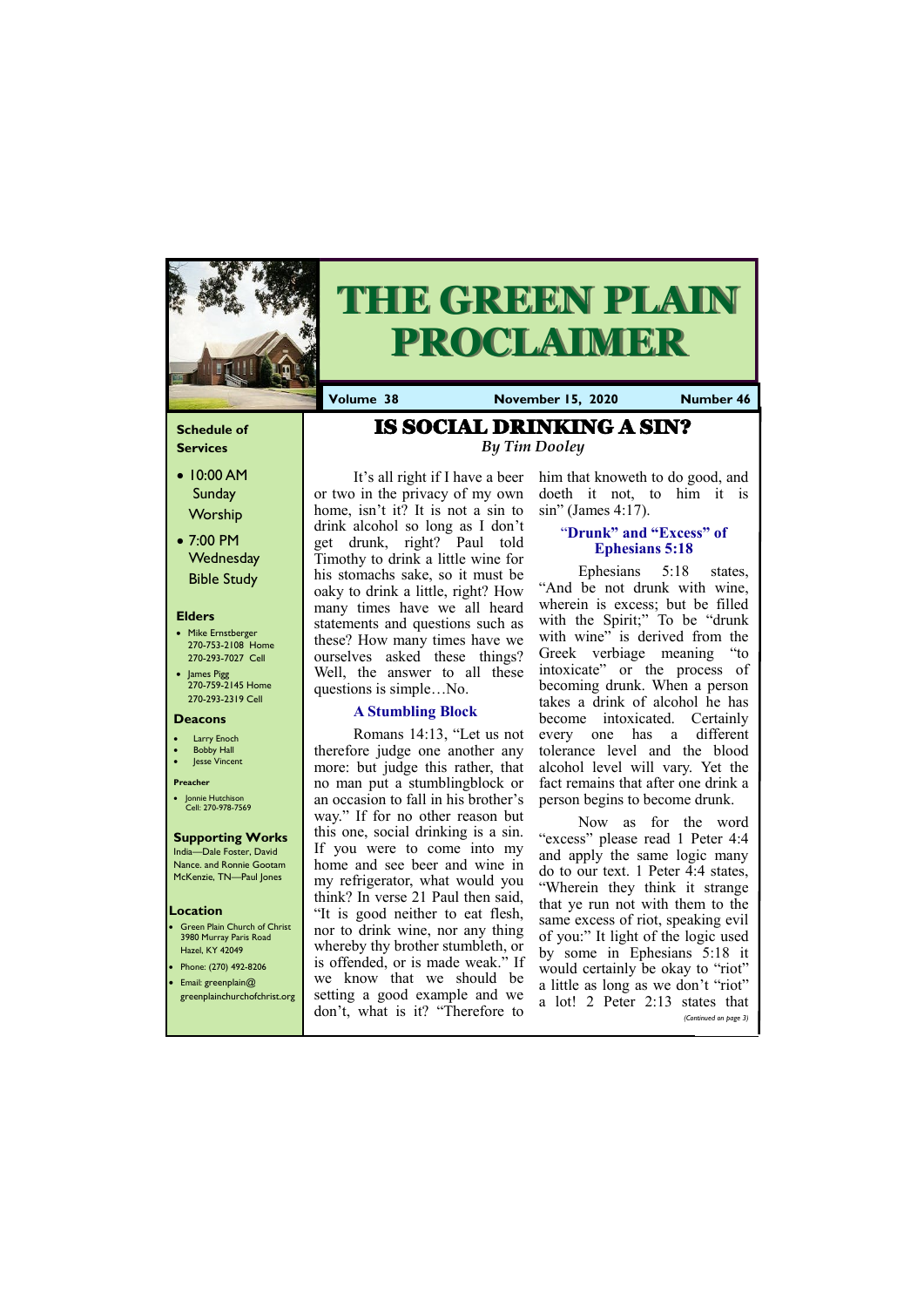## NEWS AND NOTES

*REMEMBER IN PRAYER: Green Plain members*: Remember Faye Travis, Peggy Jarvis, Rex Enoch, Mary Crutchfield, Joanne Barnes, Maxine Pool, Hayes and Marjorie Grady, Jim Fielder, Griselda Adams, Larry Enoch, Carolyn Byars, Jim and Mary Lowrie. **Family and Friends:** Helen Tidwell, Jenne Pool, Teresa Tacker, Betty Pond, Bryan White, Meredith Enoch, Kenneth Mizell, , Janice Canter, , Andrea Phillips, Donald and Dorothy Cook, Sandra Cook Downs, Kevin Smith, Walter Lee Steely, Carol Pigg and Dale Pentecost.

- **WORSHIP AND BIBLE STUDY:** We will continue meeting each Sunday morning at 10:00 am for worship and on Wednesday at 7:00 pm for Bible study. All other services are cancelled until further notice.
- **PANTRY ITEMS November 2020: 1—Sweet Pickles 8—Green Beans; 115— Canned Meats; 22—Peas 29— Diced Tomatoes.** Please bring any additional items you wish for the "blessing box" which is located next to the breezeway on the north side of the building.
- **See our Facebook page** for announcements, updates and articles. Access to past editions of this bulletin are available on our website at http://greenplainchurchofchrist.org.
- **Mission Work:** Please continue to pray for the preachers this congregation is supporting in India and for Ronnie Gootan, David Nance, Mike Kiser, Arnold Gerson and Paul Jones in their respective works.
- **November 2020 Anniversaries:** 1st—Ann & David Thompson; 13th—Jane & Brent Morris; 17th—Debbie & Mike Ernstberger. **Birthdays:** 15th—Jonnie Hutchison; 23rd—Vickie Canter. If we have left anyone out please let us know.
- **We offer FREE BIBLE CORRECPONDENCE COURSES through the mail. Enroll on our website or send your name and return mailing address to the address on the first page of this bulletin. You may also call 270-978-7569 or you may email us at greenplain@greenplainchurchofchrist.org.**

## **Page 2**

## **ONLINE SPIRITUAL RESOURCES Gospel Broadcasting Network https://gbntv.org/**

**World Video Bible School https://store.wvbs.org/wvbs-splashpage.html**

> **A Bible Answer https://abibleanswertv.org/**

> > **Good News Today http://gnttv.org/**

**In Search of the Lord's Way http://searchtv.org/**



**This Week: Where is the Christian's citizenship?**

*Last Week:* Where in the Bible is the "tree of life" mentioned?

*Answer:* Gen. 2:9;3:22, 24; Prov. 3:18;

11:30; 13:12; 15:4; Rev. 2:7; 22:2, 14).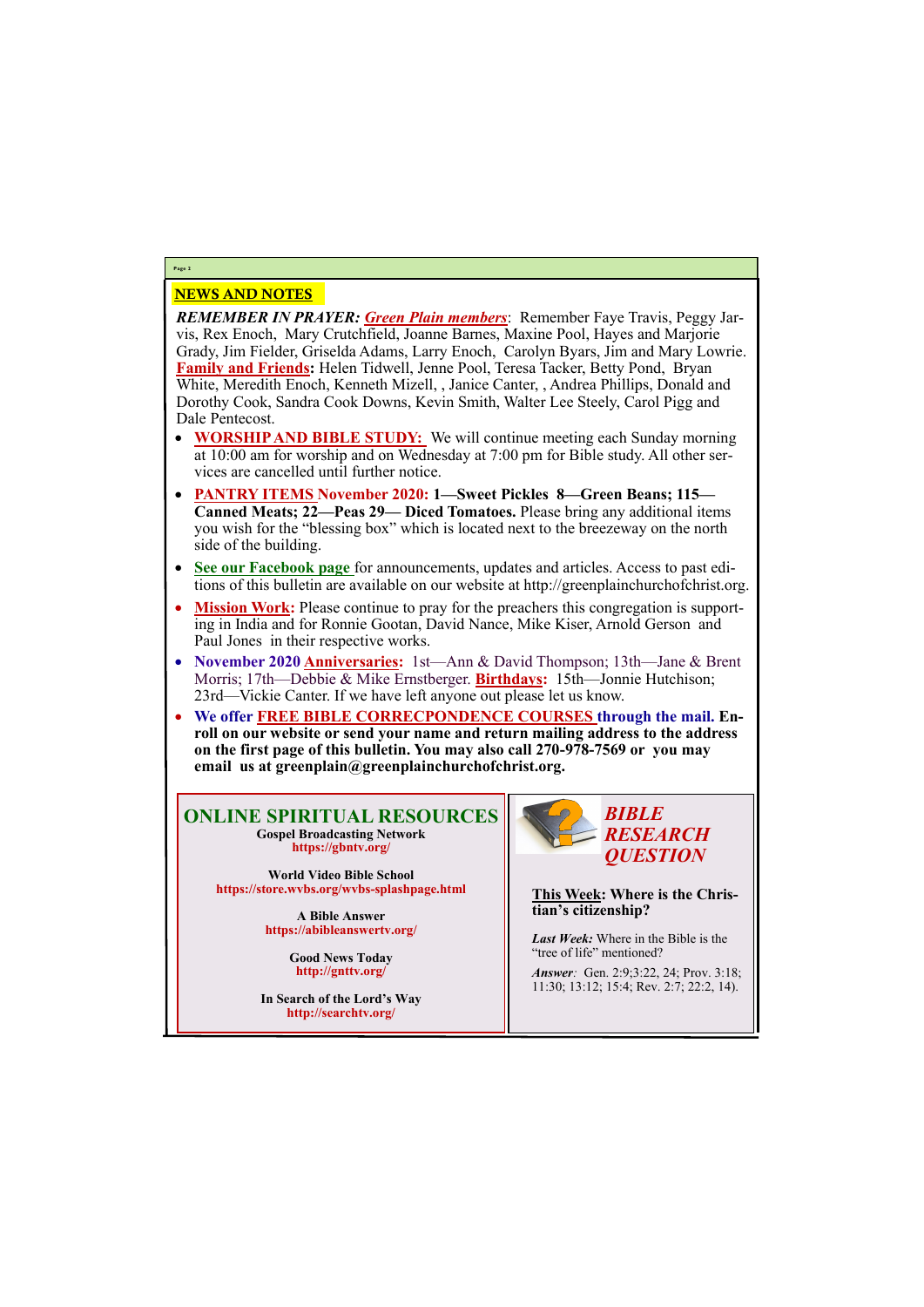**Page 3**

those who "riot" will receive the reward of unrighteousness. Does it matter if it is just a little controlled, social rioting or an excess of such?

#### **1 Timothy 5:23**

Paul wrote to Timothy, "Drink no longer water, but use a little wine for thy stomach's sake and thine often infirmities." Many have tried to use this verse in an attempt to justify alcohol as a beverage. It does no such thing; in fact it does quite the opposite. Timothy refrained from drinking wine and strong drink all together, even when sick. This was done no doubt, not only in order to set a good example, but as a matter of Christian purity.

We have made great advancements in recent generations in the medical field. If a doctor tells you today to "use a little wine for thy stomach's sake" I would suggest a second opinion!

#### **Don't Be A Fool**

Strong words indeed, but Proverbs 20:1 states, "Wine IS A MOCKER, STRONG DRINK IS raging: and whosoever is deceived thereby is not wise." Proverbs 14:16 tells us, "A wise man feareth, and departeth from evil: but the fool rageth, and is confident." Those who are wise will avoid wine and strong drink. To know what happens to the foolish we need only read what Jesus has to say in Matthew 25:1-13.

#### **Conclusion**

Psalms 75:8, "For in the hand of the LORD there is A CUP, AND THE WINE IS RED; IT IS FULL OF MIXTURE; AND HE POURETH OUT OF THE SAME: BUT THE DREGS THEREOF, ALL THE WICKED OF THE EARTH SHALL WRING THEM OUT, AND DRINK THEM." What shall be of those who partake of that which the Lord himself has discarded? - *churchofchristarticles.com* 

*(Continued from page 1)*

## **ARE YOU THE EXCEPTION***? By Jonnie Hutchison*

"I know God wants me to be happy and He will make an exception in my case." Though this sentiment is not often expressed verbally, it seems to be the idea that many have who choose to knowingly and willingly participate in dinful actions. How many who have entered into an unscriptural marriage relationship have the idea that they are the exception to the rule as stated by Jesus, *"And I say to you, whoever divorces his wife, except for sexual immorality, and marries another, commits adultery; and whoever marries her who is divorced commits adultery."* (Matthew 19:9). Is the excuse that "God wants me to be happy" a legitimate reason for entering into and maintaining an adulterous relationship? Will God really

God says about adultery and other sins of the flesh? Galatians 5:19-21 answers*, "Now the works of the flesh are evident, which are: adultery, fornication, uncleanness, lewdness, 20 idolatry, sorcery, hatred, contentions, jealousies, outbursts of wrath, selfish ambitions, dissensions, heresies, 21 envy, murders, drunkenness, revelries, and the like; of which I tell you beforehand, just as I also told you in time past, that those who practice such things will not inherit the kingdom of God."*

make an exception for adulterers because He wants them to be happy? No. Here is what *(Continued on page 4)*

God wants us to be happy but not at the expanse of our eternal souls. The temporary pleasure produced by sin does not last and often generates much unhappiness and regret. But living a holy life by turning from